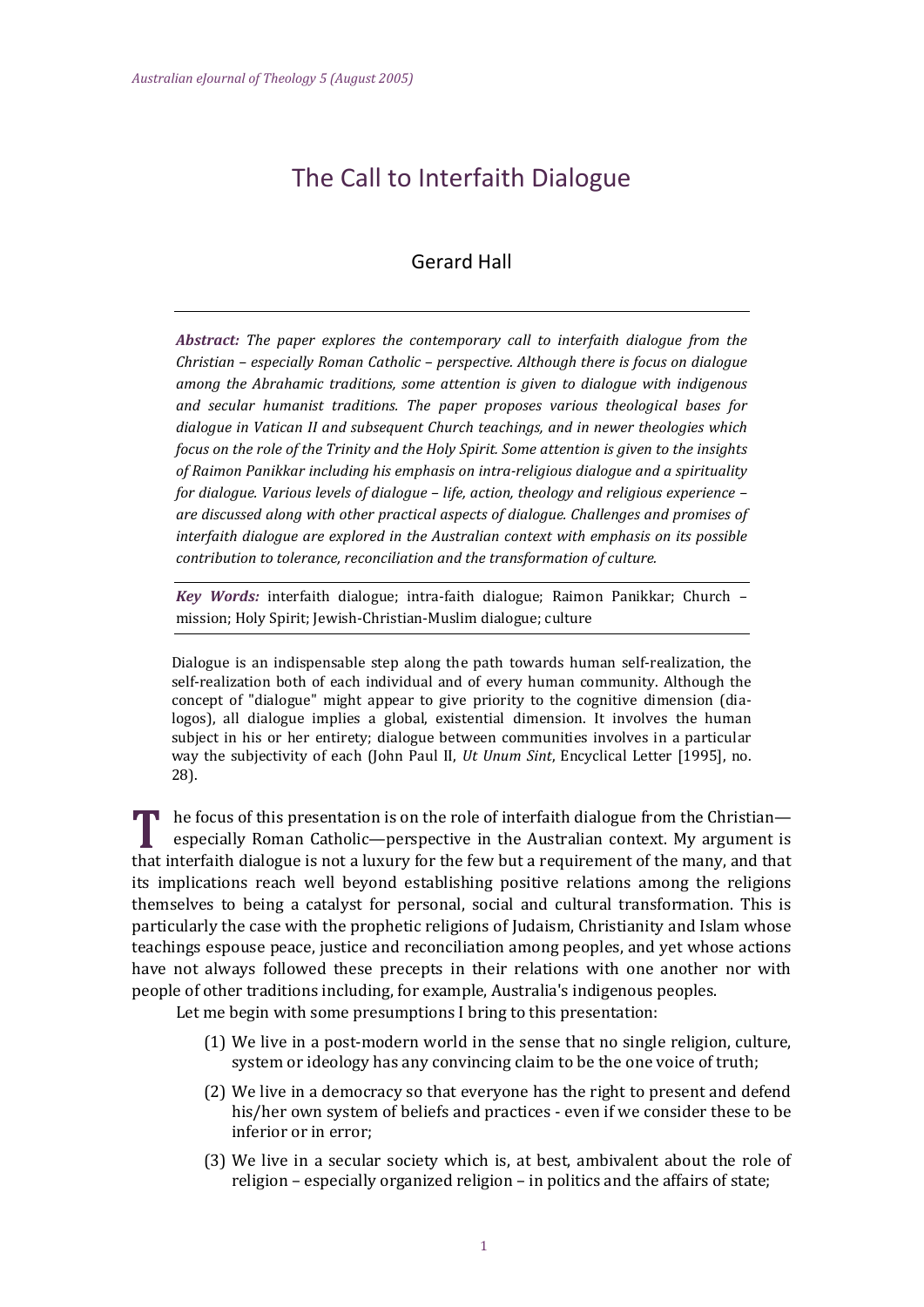- (4) We live in a global world in which our national identities in no way preclude our responsibilities for the well-being of all humanity and the one earth we share;
- (5) We are yet to grasp the full reality that Australia is a pluralistic, multicultural, multi-religious society in which dialogue among people of different traditions and with indigenous peoples is a requirement of social cohesion;
- (6) Spirituality, truth and goodness are not the domain of religion alone so that the religions need to be open to dialogue with indigenous, secular and nonreligious voices; and
- (7) The religious traditions have a particular responsibility in promoting strategies that enable dignity and justice for Australia's first peoples and other marginalized groups (including more recent victims of governmental policy such as refugees, asylum seekers and the mentally ill).
- (8) Finally, dialogue is rooted in the nature and dignity of the human person and is "an indispensable step along the path towards human self-realisation… both of each individual and of every human community."<sup>1</sup>

Religions are like people and cultures: they are forever dynamic, evolving, changing, growing.<sup>2</sup> In particular, they change and grow through historical contact with other traditions – often in opposition or rejection, sometimes through incorporation, of ideas, symbols and rituals of those traditions. The principle is more easily recognized within single faith traditions such as Christianity where the Reformation defines itself in relation to the Catholic tradition which, in turn, understands itself in relation to both Reform and Orthodox traditions. Likewise, there is no Christian or Islamic tradition understandable without the unique and privileged but also difficult and complex relation to Judaism. Moreover, while we speak in terms of the three prophetic traditions, we know immediately that there is no such thing as Judaism, Christianity or Islam - since these religions are all fragmented by the vicissitudes of human history and in the emergence of multi-minor traditions through which they express themselves in the midst of human ferment.<sup>3</sup>

I would also like to provide a post-modern context for this discussion by introducing what David Klemm calls the postmodern challenge defined as discovering "what is questionable and what is genuine in self and other, while opening self to other and allowing other to remain other."<sup>4</sup> Unless we accept that we have something to learn as well as to teach, interfaith dialogue has little prospect. Equally, interfaith dialogue does not intend to erect the new one-world religion. We accept that religious diversity is with us to stay, but we wish to learn to work together cooperatively for the future of the world rather

-

<sup>1</sup> John Paul II, *Ut Unum Sint*, no. 28.

<sup>2</sup> Raimon Panikkar, *The Intra-Religious Dialogue*, rev. ed. (New York: Paulist Press, 1999), 85-102.

<sup>3</sup> The three Abrahamic traditions, stemming from the same historical root, understand themselves in terms of their primordial revelations; but they too often define themselves in opposition to the other traditions. Speaking for Christianity, the truth of our understanding of the fullness of divine revelation in Jesus Christ has been used as a battering stick against other traditions--especially Judaism and Islam--whose primordial religious experiences could not and do not allow for belief in divine incarnation nor, its corollary, a trinitarian God. See Gerard Hall, "Interreligious Perspectives on Incarnation," *The Australasian Catholic Record* 76.4 (1999): 430-440.

<sup>4</sup> David Klemm, "Toward a Rhetoric of Postmodern Theology," *Journal of the American Academy of Religion* 55.3 (1987): 456.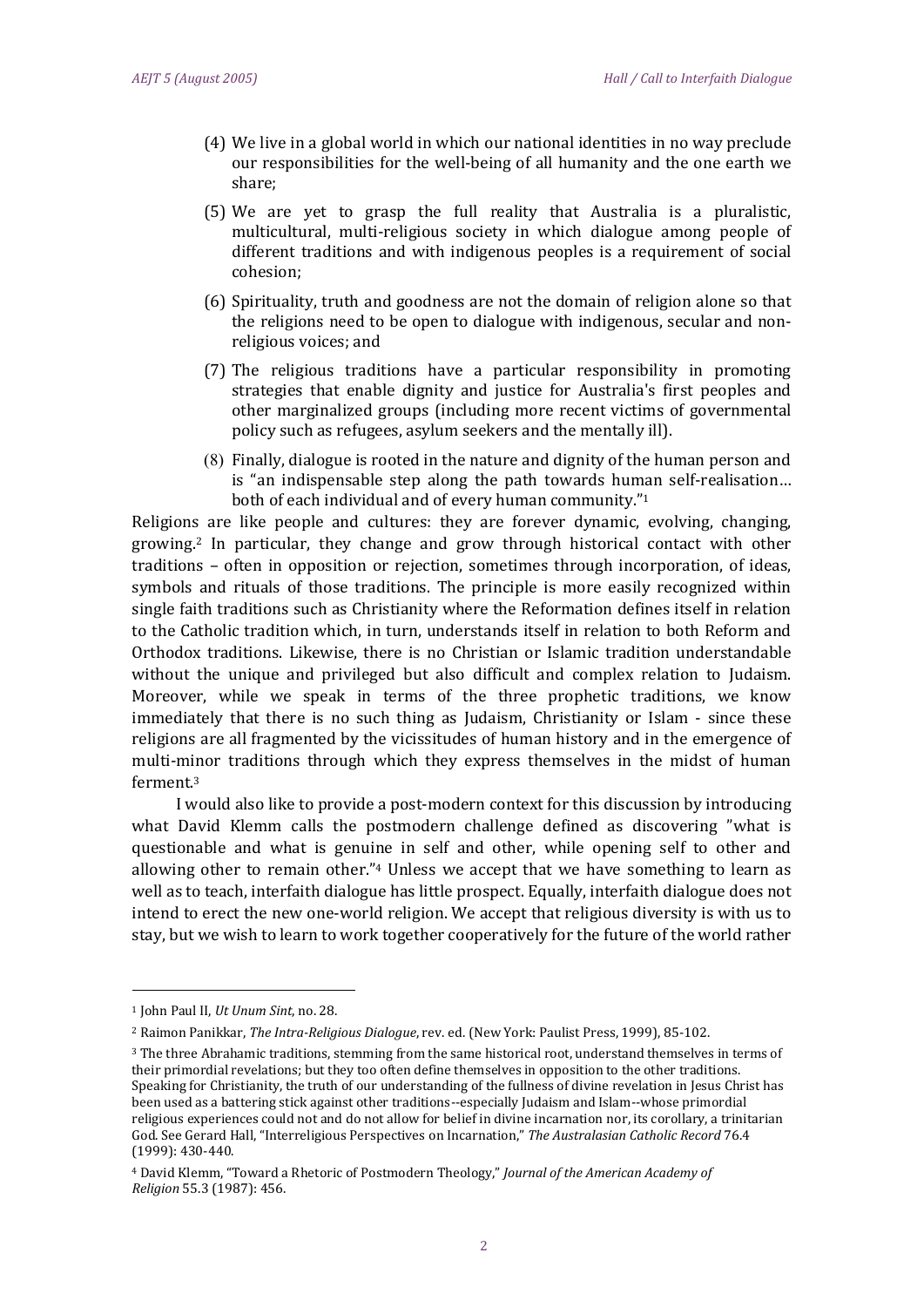than adopt an attitude of isolation, conflict or competition.<sup>5</sup> In my opinion, we are only at the beginning of this process of understanding let alone implementing an authentic praxis and theology of interfaith dialogue. Nonetheless, important theoretical and practical steps have been made, some of which I hope to cover in this presentation.

## *Theology of Interfaith Dialogue*

From a Catholic-Christian perspective, there has been a foundational shift in the understanding of Church and mission that enables - in fact requires - a changing approach to and the emergence of a new theology of engagement with the world.<sup>6</sup> Central to this thinking, evident in Vatican documents beginning with the Council, is the recognition that other religious traditions contain "elements which are true and good," "precious things both religious and human," "elements of truth and grace," "seeds of the Word" and "rays of that truth which illumines all humankind."<sup>7</sup> Moreover, as expressed by Pope John Paul II, there is but "one Spirit of truth" uniting all religions.<sup>8</sup>

From this more positive evaluation of other traditions, there emerges a greater openness and the call to dialogue which is quite explicit in official Church documents beginning with the Vatican Council's Declaration on the Relations of the Church to Non-Christian Religions. Here, Christians are called on to "enter with prudence and charity into dialogues and collaboration with members of other religions." The motivation for dialogue includes overcoming divisions, fostering friendly relations, achieving mutual understanding and working creatively for peace, liberty, social justice and moral values.<sup>9</sup> Another reason for dialogue is given in the Decree on the Church's Missionary Activity which encouraging missionaries to dialogue in order to "learn of the riches which a generous God has distributed among the nations."<sup>10</sup> In all this is recognition that Christians have something to learn as well as to teach in dialogical exchange with representatives of other traditions.

In subsequent Church documents, it becomes clear that interfaith dialogue is not to be seen as something Christians do in addition to evangelization. Rather, interfaith dialogue is one element of the Church's evangelizing mission.<sup>11</sup> Other elements are:

<u>.</u>

<sup>5</sup> See, for example, David Lochhead, *The Dialogical Imperative: A Christian Reflection on Interfaith Encounter* (Maryknoll, NY: Orbis, 1988) who distinguishes four ideologies for interfaith encounter: ideology; hostility; competition; partnership.

<sup>6</sup> For a discussion of the Church's changing relationship to the world, especially other religious traditions, see Gerard Hall, "Catholic Church Teaching on its Relationship to Other Religions since Vatican II," *Australian eJournal of Theology* 1 (August 2003): aejt.com.au; accessed 28 July 2005.

<sup>7</sup> *Lumen Gentium*, The Dogmatic Constitution on the Church (hereafter *LG*); *Gaudium et Spes*, The Pastoral Constitution on the Church in the Modern World (hereafter *GS*); *Ad Gentes*, The Decree on the Church's Missionary Activity (hereafter AG); *Nostra Aetate*, The Declaration on the Church's Relations with non-Christian Religions (hereafter NA). See LG 16; GS 92; AG 9, 11, 15; NA 2. Documents available in Austin Flannery (ed.), *Vatican Council II: The Conciliar and Post-Conciliar Documents* (Northport NY: Costello, 1975).

<sup>8</sup> See, for example, John Paul II, *Redemptor Hominis*, Encyclical Letter (1990), no. 6[; http://www.wf](http://www.wf-f.org/RedemptorHominis.html)[f.org/RedemptorHominis.html;](http://www.wf-f.org/RedemptorHominis.html) accessed 28th July 2005.

<sup>9</sup> *NA*, nos. 2-3.

<sup>10</sup> *AG*, nos. 11.

<sup>11</sup> This is stated unequivocally by Vatican Commissions and in papal pronouncements published in Francesco Gioia (ed.), *Interreligious Dialogue: The Official Teaching of the Catholic Church 1963-1995* (Boston: Pauline Books & Media, 1994); Secretariat for Non-Christians*, Dialogue and Mission* (1984) (hereafter *DM*); Pope John Paul II's *Address to the Secretariat* (1987) and his Encyclical Letter *Redemptoris Missio* (1990) (hereafter *RM*); the Commissions for Interreligious Dialogue and Evangelization, *Dialogue and Proclamation* (1991) (hereafter *DP*); and Congregation for the Doctrine of the Faith, *Dominus Iesus* (2000) (hereafter *DI*). See *DM*, no. 13; *RM, no.* 55; *DP*, no. 6, 55; *DI*, no. 22.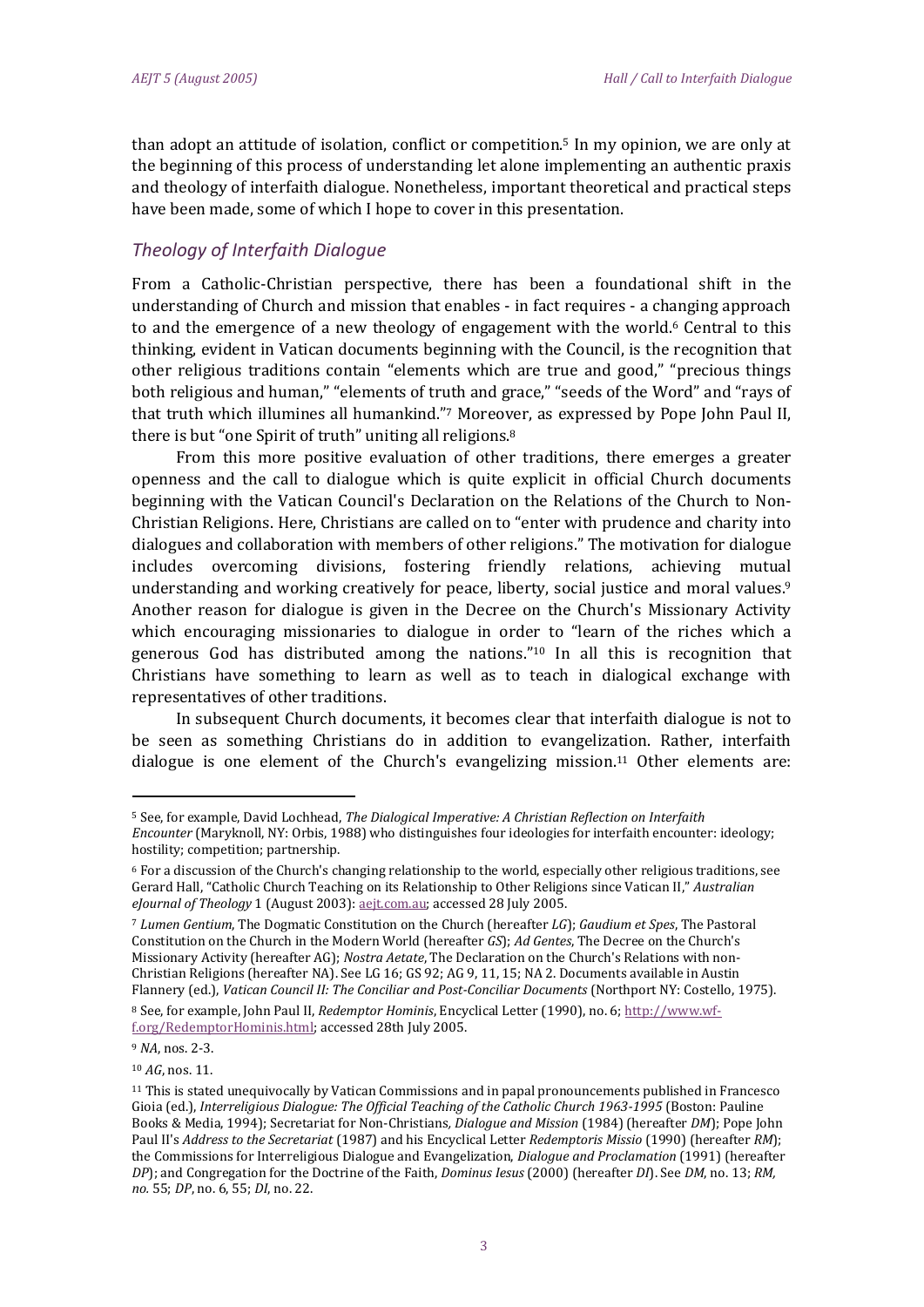presence and witness; social development and human liberation; liturgical life, prayer and contemplation; proclamation and catechesis. Although proclamation of the Gospel remains the culmination of mission, the "totality of mission embraces all these elements."<sup>12</sup> In particular, "all (Christians) are called to dialogue" not only to learn about the positive value of other traditions but as a way of overcoming prejudice, purifying cultures of dehumanizing elements, upholding traditional cultural values of indigenous peoples and, indeed, purifying their own faith.<sup>13</sup> In other words, dialogue complements proclamation since both are authentic elements of the Church's single evangelizing mission. There is also the explicit recognition that interfaith dialogue can be a means for purifying and deepening one's own faith commitment.

The new theology of engagement with the world is a Spirit-centred theology. It is the Holy Spirit who inspires and directs the *missio Dei* throughout the world as well as being "the principal agent of the whole of the Church's mission."<sup>14</sup> Since the first Pentecost, the Holy Spirit continues to draw people to Christ and so has a special relationship with the Church and her members. Nonetheless, it is the same Holy Spirit who is present and active in individuals, society, history, cultures and religions, animating, purifying and reinforcing the noble aspirations of the entire human family.<sup>15</sup> The Holy Spirit is the fount of love and wisdom, the inspirer of peace and justice, the catalyst for truth and reconciliation that empowers the church, enlightens all peoples and renews the face of the earth. The Holy Spirit is clearly not the monopoly of the Christian Churches.

Many contemporary theologians of interfaith dialogue are inclined to seek a Trinitarian basis for their theologies. Jesuit theologian, Jacques Dupuis, develops what he calls a "Trinitarian Christology." Extending the "anonymous Christianity" of Karl Rahner, he argues that the "unbounded action of the Spirit" and the "non-incarnate presence of the Word" may not only be found outside Christianity, but other religions may be recipients of divine grace and revelation in ways that are unique to them.<sup>16</sup> Like Rahner, Dupuis proposes that all religions are oriented towards the mystery of Jesus Christ who brings salvation history to a climax. However, unlike Rahner, he does not see salvation history as a one-sided process in which Christianity is the fulfilment of all other traditions. Since divine grace and salvation may also exist in other religions in ways outside Christian experience, Christianity may also find its fulfilment through engagement with these traditions. If we are to speak of a fulfillment model in Dupuis' theology, it is clearly a case of "mutual fulfillment" through partnership in interfaith dialogue.<sup>17</sup>

Apart from emerging theologies of interfaith dialogue, there is also the need for a spirituality of dialogue, something that arises from the core of one's faith-experience. Panikkar attempts to provide such a spiritual basis for dialogue in his classical "Sermon on the Mount of Intra-Religious Dialogue."<sup>18</sup> This will form a bridge between this discussion

-

<sup>18</sup> Panikkar, *The Intra-Religious Dialogue*, 1.

<sup>12</sup> *DM*, no. 13.

<sup>13</sup> *DP*, nos. 43-49.

<sup>14</sup> *RM*, no. 21.

<sup>15</sup> *RM*, no. 28.

<sup>16</sup> See Jacques Dupuis, *Christianity and the Religions: From Confrontation to Dialogue* (Maryknoll, NY: Orbis Books, 2002); Gerard Hall, "Jacques Jupuis' Christian Theology of Religious Pluralism," *Pacifica: Australasian Theological Studies* 15.1 (2002): 37-50.

<sup>17</sup> Other examples of Trinitarian Theologies of Interfaith Dialogue are: Raimon Panikkar, *The Trinity and the Religious Experience of Man* (London: Darton, Longman & Todd, 1973); Gavin D'Costa, *The Meeting of Religions and the Trinity* (Maryknoll NY: Orbis Books, 2000).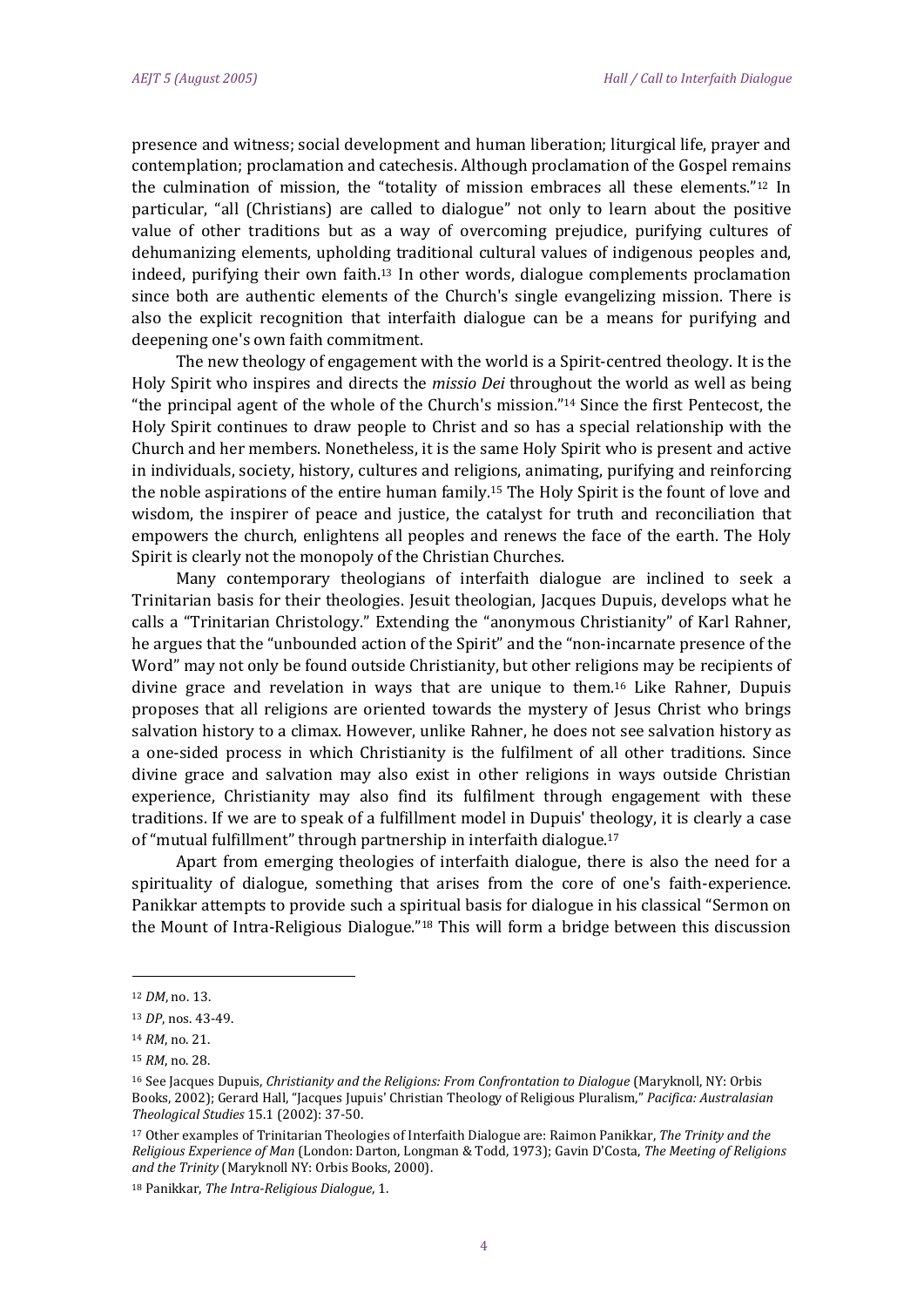on the theology of interfaith dialogue and the next section on the practice of interfaith dialogue.

When you enter into an intra-religious dialogue, do not think beforehand what you have to believe.

When you witness to your faith, do not defend yourself or your vested interests, sacred as they may appear to you. Do like the birds in the skies; they sing and fly and do not defend their music or their beauty.

When you dialogue with somebody, look at your partner as a revelatory experience, as you would - and should - look at the lilies in the fields.

When you engage in intra-religious dialogue, try first to remove the beam in your own eye before removing the speck in the eye of your neighbour.

Blessed are you when you do not feel self-sufficient while being in dialogue.

Blessed are you when you trust the other because you trust in Me.

Blessed are you when you face misunderstandings from your own community or others for the sake of your fidelity to Truth.

Blessed are you when you do not give up your convictions, and yet you do not set them up as absolute norms.

Woe unto you, you theologians and academicians, when you dismiss what others say because you find it embarrassing or not sufficiently learned.

Woe unto you, you practitioners of religions, when you do not listen to the cries of the little ones.

Woe unto you, you religious authorities, because you prevent change and (re)conversion.

Woe unto you, religious people, because you monopolize religion and stifle the Spirit, when blows where and how she wills.

To be authentic, religious dialogue must always arise from the revelatory experience of one's own tradition which highlights the importance of intra-religious dialogue (both personal and ecclesial) as a prerequisite for inter-religious dialogue. As always, good theology arises out of sound experience and praxis.

### *Practice of Interfaith Dialogue*

<u>.</u>

Interfaith dialogue is always interpersonal dialogue, that is, the meeting of persons who believe, not the meeting of belief systems. Although this may appear to be splitting hairs, it is most important to emphasize that only persons dialogue, not systems or beliefs. In Martin Buber's terminology, genuine dialogue is an I-Thou (not an I-it let alone an it-it) encounter. In this regard, Raimon Panikkar distinguishes between the dialectical and the dialogical dialogue.<sup>19</sup> The former deals with the coherence of ideas which can be defended at the tribunal of reason; the latter relates to the other as a person who is more than the sum of his or her opinions, doctrines and ideas. Evidently, there is a place for reason and

<sup>19</sup> Panikkar, *The Intra-Religious Dialogue*, 23-40. See also Raimon Panikkar, *Myth, Faith and Hermeneutics* (New York: Paulist Press, 1979), 232-256.

<sup>&</sup>quot;Dialogue seeks truth by trusting the other, just as dialectics pursues truth by trusting the order of things, the value of reason and weighty arguments. Dialectics is the optimism of reason; dialogue is the optimism of the heart. Dialectics believes it can approach truth by relying on the objective consistency of ideas. Dialogue believes it can advance along the way to truth by relying on the subjective consistency of the dialogical partners. Dialogue does not seek primarily to be duo-logue, a duet of two logoi, which would still be dialectical; but a dia-logos, a piercing of the logos to attain a truth that transcends it" (Panikkar, *Myth, Faith and Hermeneutics*, 243).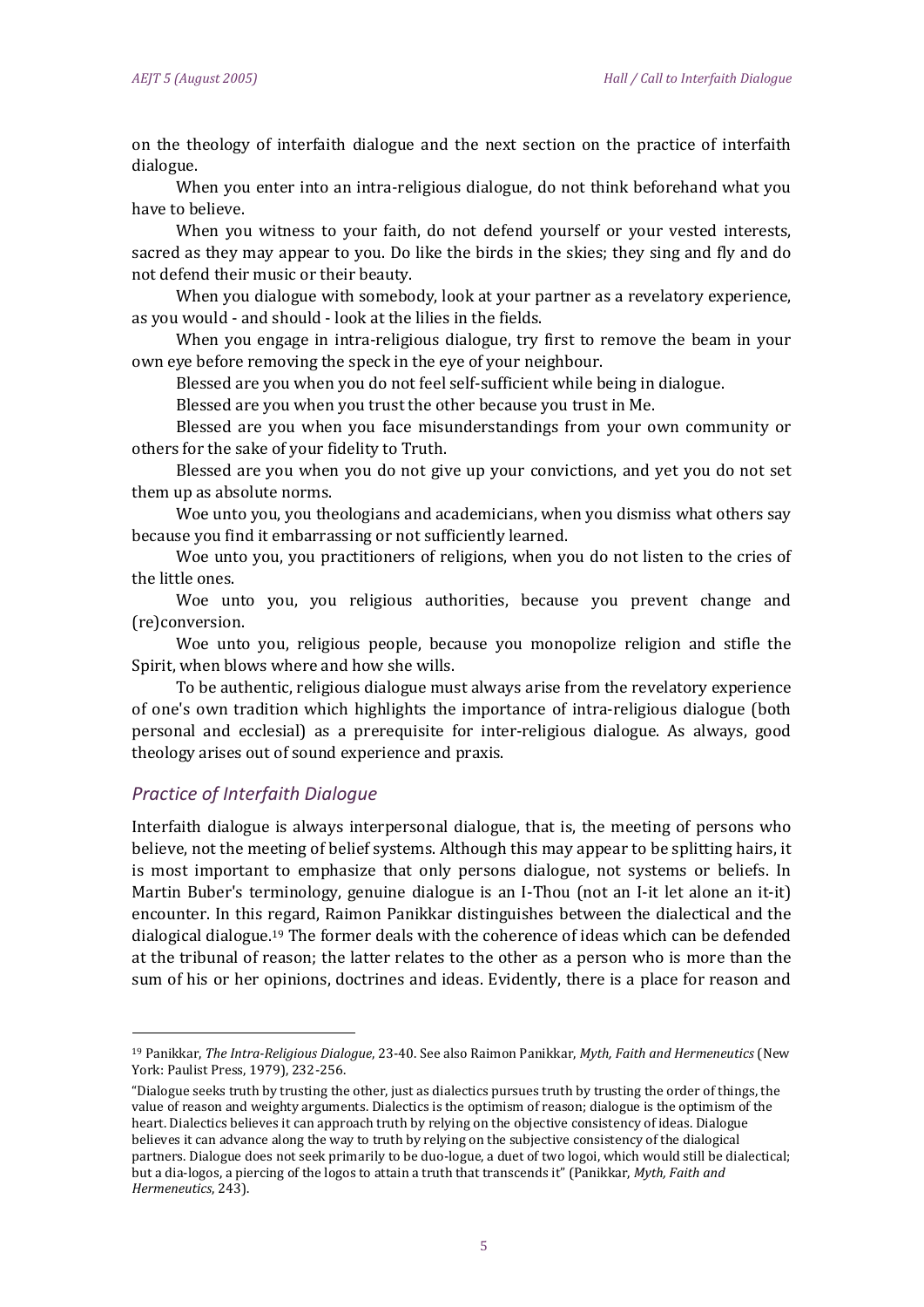-

dialectics which have pride of place in theological dialogue. However, even here, interfaith dialogue is always a meeting of hearts as well as minds.

Consequently, the practice of interfaith dialogue requires that people of diverse religious backgrounds meet in a spirit of mutual openness, honesty and trust. Procedures for dialogue include the following: sincerity and honesty on both sides; willingness to listen and learn as well as to speak and correct; presumed equality of dignity; a spirit of mutual trust; ability to be self-critical regarding one's own religious tradition as well as questioning of the other; being prepared to explore new manifestations of the divine mystery at work in the world as well as respecting tradition; allowing discussion and debate as clarifying moments within a larger conversation; recognizing that symbol and ritual mediate the divine mystery more powerfully than doctrines or beliefs; respecting the place of silence in religious experience and interfaith dialogue; allowing time for the fruits of dialogue to grow.<sup>20</sup> There also needs to be a certain robust honesty mixed with a realism of expectation: conflicts of interpretation and misunderstandings will be common. There is sometimes a danger that interfaith dialogue groups are "too polite" - if there is no disagreement, we are in difficulty!

Interfaith dialogue is human communication that seeks to establish (or develop) a world of shared meaning (and possibly shared action) among the dialogue partners. It is also a sacred communication in which participants witness to the truth of their own faith as well as being open to a new experience of truth in the encounter. This is not to assume an uncritical approach to another tradition; but it does espouse a willingness to set aside premature judgments that arise from prejudice and ignorance, the twin enemies of truth and understanding. The other enemy of truth may well be one's own ego, the supposition that oneself or one's own tradition is the final arbiter of all that is true. In reality, as we discover in interfaith dialogue, Yahweh/God/Allah alone is absolute, so that all our human efforts, theological formulae and religious systems fall far short of describing or naming the Ultimate Reality.

It is important to realize that interfaith dialogue may occur at various levels and degrees of formality. These are neatly summarized in the two Vatican Documents, *Dialogue and Mission* and *Dialogue and Proclamation* as:<sup>21</sup>

- (1) The dialogue of life in which people share their hopes, aspirations and daily problems in a cordial manner;
- (2) The dialogue of action where practical collaboration aims to confront situations of social injustice or oppression and promote values such as peace and reconciliation;
- (3) The dialogue of theological exchange in which theologians explore together the understanding of each other's doctrinal beliefs and spiritual values; and
- (4) Shared religious experience through dialogue in or about prayer, liturgy, contemplation, faith and ways of searching for God or the Absolute.

These different types of dialogue are presented as neither mutually exclusive nor in any particular order of priority. My own experience in Christian-Jewish and Catholic-Muslim

<sup>20</sup> See Panikkar, *The Intra-Religious Dialogue*, 61-71. In summary: it must be free from apologetics (in relation to one's particular tradition or religion in general); one must be open to the challenge of conversion; the historical dimension though necessary is insufficient; it is not merely a congress of philosophy, a theological symposium, let alone an ecclesiastical endeavour; it is a religious encounter in faith, hope and love; intrareligious dialogue is primary.

<sup>21</sup> See *DM*, nos. 28-35; *DP*, no. 42. See Gioia (ed.), *Interreligious Dialogue: The Official Teaching of the Catholic Church*, 566-579, 608-642.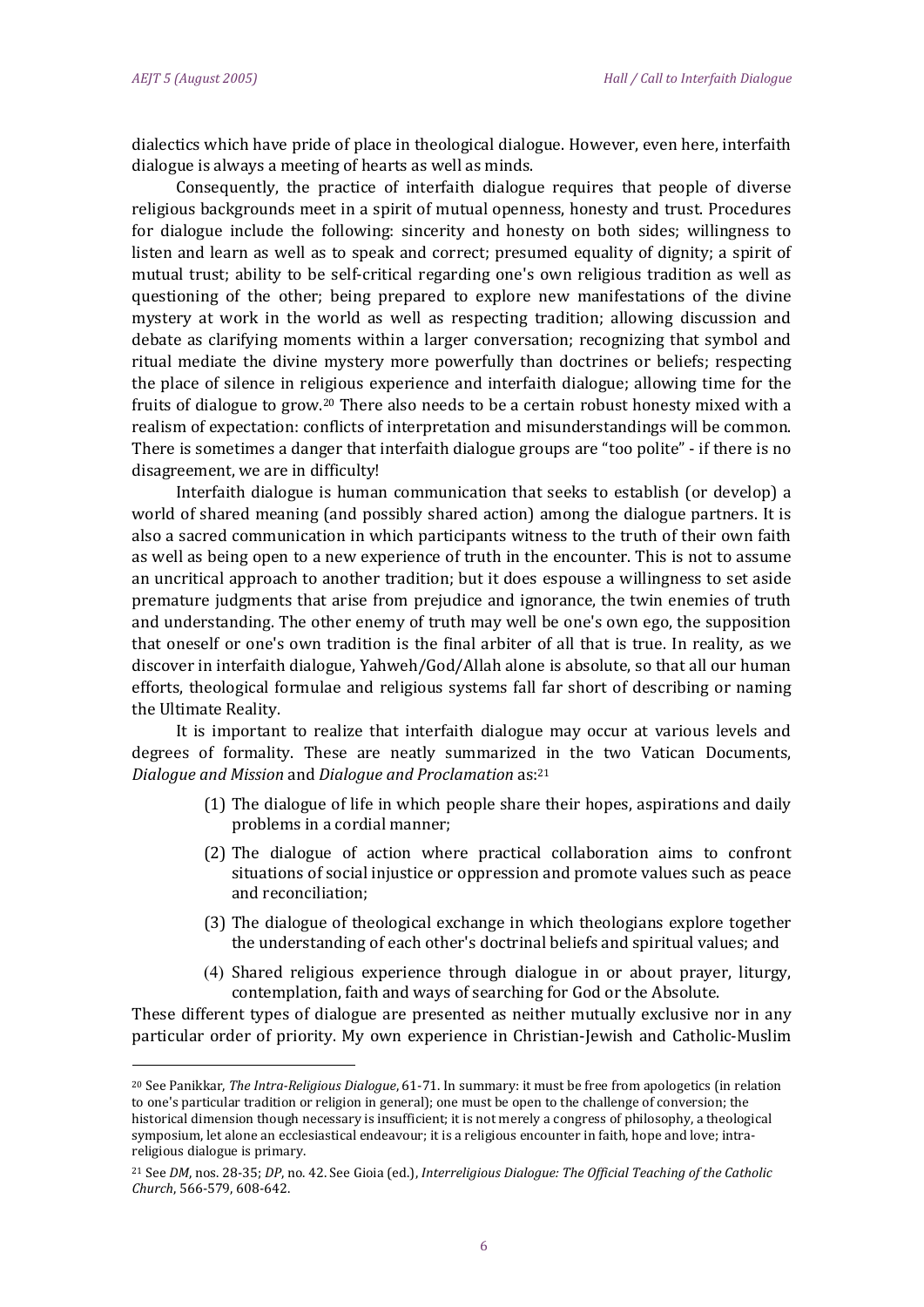Dialogue leads to the conclusion that my own area of interest, theological dialogue, is not high on the list of most others drawn to the dialogue, and that the better place to begin may well be the dialogues of life and action. Australian pragmatism would also tend to suggest these are the preferred starting points. Nonetheless, each dialogue group needs to establish its own preferred starting points, strategies and outcomes as part of the dialogue itself. These will develop and quite possibly change throughout the life of the group. Proceedings may begin with a possible short prayer, a reading from the various or common Scriptures and/or a short period of contemplative silence. This highlights the reality that this is first and foremost an inter-faith experience.

Various proposals are made by practitioners of dialogue including style of leadership, number of participants, regularity and length of meetings, closed or open membership, meeting rules, decision-making processes and practical objectives.<sup>22</sup> Although answers will differ from group to group, I would like to highlight three strategies that seem important for the success of most groups: the desirability of a regular core group of eight to twelve members (providing structure and leadership); openness for others to attend on a less regular basis (providing new ideas and vision); more or less equal representation and equivalent educational background among the diverse religious groups (providing balance and equality in the service of dialogue). As a way of challenging some current interfaith groups, it is worth indicating that the optimum size of recommended dialogue groups is often set at between twenty-five and forty attendees. The issue of the religious make-up of the dialogue group needs further reflection with respect to narrow focus (for example, Roman Catholics and Turkish Sunni Muslims) or broad spectrum (for example, all Abrahamic traditions). There is also the "sleeping question" of dealing with fundamentalist representatives of any religious tradition who are incapable of genuine dialogue and are probably there to disrupt the dialogical process.

There has been a recent change in terminology from "inter-religious" to "interfaith" dialogue. An advantage of the new terminology is that the emphasis is placed on "faith" rather than "belief." Panikkar makes a seminal distinction between "faith" and "belief": faith is integral to our humanity, "the primal anthropological act" whose object is not doctrines or beliefs but "the ever inexhaustible mystery beyond the reach of objective knowledge."<sup>23</sup> This opens the way for interfaith dialogue with non-religious - agnostic or even atheistic - partners who are not without faith, but whose faith is expressed in terms of reason, truth, evolution, science or some other 'thing'. One may prefer to call such dialogue - that does not presume explicit belief in some ultimate, transcendent Other inter-ideological dialogue. However, the reality is, especially in the increasingly secular West, that dialogue needs to occur not only among the religions but also with those of no explicit religious belief. One of the earliest Vatican documents promoting dialogue with socalled non-believers was Humane Personae Dignitatem $^{24}$  which sets out the nature, conditions, justification, rules and directives for such dialogue. This is one of those neglected documents which deserves much more attention in terms of Christian dialogue with the secular, post-Christian world.

-

<sup>22</sup> Although not dealing explicitly with interfaith dialogue, an interesting presentation of optimum conditions for dialogue and desired outcomes is provided by David Bohm, *On Dialogue* (London: Brunner-Routledge, 1996).

<sup>23</sup> Panikkar, *The Intra-Religious Dialogue*, 41-59.

<sup>24</sup> Secretariat for Unbelievers, "On Dialogue with Unbelievers" [*Humane Personae Dignitatem*], promulgated by Paul VI (1968), in Flannery (ed.), *Vatican Council II*, 1002-1014.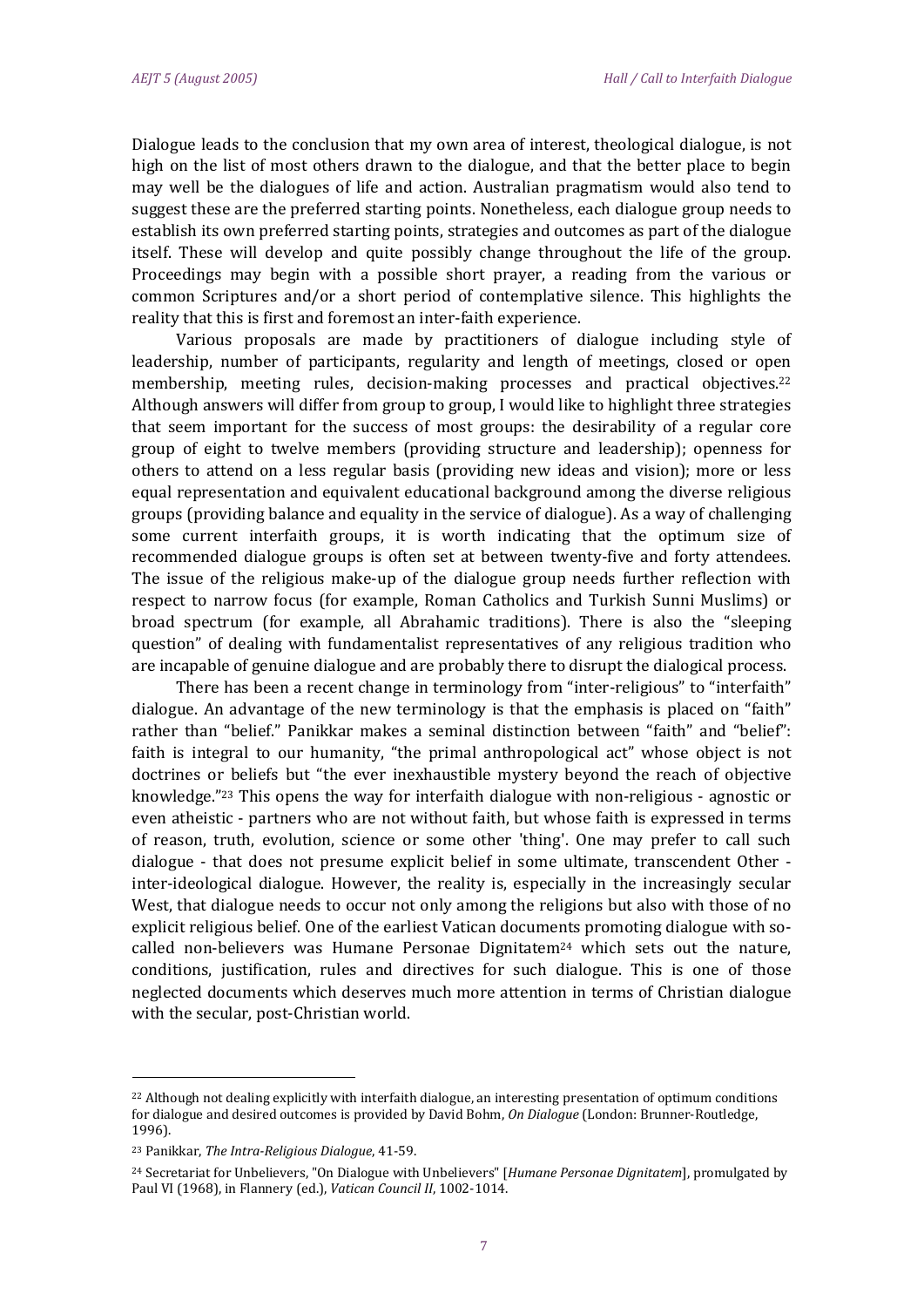The most important practical dimension of interfaith dialogue may be the intra-faith moment when one is forced to integrate the fruits of the dialogue with one's own faith tradition.<sup>25</sup> It is not just religions that change and grow but our own faith is potentially transformed in response to new challenges, experiences and insights integral to any genuine interfaith encounter. Moreover, if the interfaith dialogue is authentic, one has to allow for the possibility of genuine conversion, both "a deeper conversion of all toward God" and even in exceptional cases the leaving of "one's previous spiritual or religious situation in order to direct oneself toward another (tradition)."<sup>26</sup> There is also the possibility of dialogue practitioners finding themselves belonging to dual or multiple religious traditions.<sup>27</sup> In the Australian situation, it is indigenous people who have led the way in their double embrace of their own spiritual traditions and European, especially Christian, faith. This is the Australian interfaith story that is still largely unwritten.<sup>28</sup>

### *Promise of Interfaith Dialogue*

-

The claim was made at the start that interfaith dialogue can be a catalyst for personal, social and cultural transformation. Many individual religions have performed - and continue to perform - the role of providing individuals, societies and entire cultures with meaning, purpose and cohesion. We also know that as societies change through increasing secularism, mass migration, effects of globalization and the reality of religious and ethnic pluralism, single religious traditions such as Christianity - even with their own pluralistic expressions - are less able to perform this pivotal role. We also noted that the religious voice tends to be marginalized in democratic, secular cultures such as Australia. The pluralistic nature of cultures such as ours requires us, in Paul Knitter's felicitous phrase, "to be religious interreligiously."<sup>29</sup>

In the wake of the devaluation of the religious voice in the public arena, there are pragmatic as well as theological reasons for the religions to join together as a common voice. This was the kind of thinking that gave rise to the Chicago Declaration of the Parliament of the World's Religions (1993) in its formulation of a global ethic on the basis of the spiritual and ethical resources of the religious traditions.<sup>30</sup> The document pleaded for commitment to a new world culture consisting of: non-violence and respect for life;

<sup>25</sup> Importantly, Panikkar's book is entitled *The Intra-Religious Dialogue*. He emphasizes the importance of the intra-religious preparation for the dialogue and then the intra-personal soliloquy that follows the interfaith dialogue with the other(s).

<sup>26</sup> *DP*, no. 41. Panikkar also stresses that interfaith dialogue involves the risk and challenge of conversion. As he states, the truly religious person is not a fanatic who has all the answers but a pilgrim who is open to the experience of grace and truth. One may lose one's life or even lose faith in one's own tradition--but one may also be born again and one's own tradition transformed. Panikkar, *The Intra-Religious Dialogue*, 62f.

<sup>27</sup> See Catherine Cornille (ed.), *Many Mansions: Multiple Religious Belonging and Christian Identity* (Maryknoll NY: Orbis Books, 2002); and Peter Phan, *Being Religious Interreligiously* (Maryknoll NY: Orbis Books, 2004), 60-81. Some thirty-five years ago, Panikkar expressed his religious situation in the following terms: "I 'left' as a Christian; I 'found' myself as a Hindu; and I 'return' a Buddhist, without having ceased to be a Christian." See Panikkar, *The Intra-Religious Dialogue*, 42.

<sup>28</sup> As one example of Indigenous-Christian dialogue, see Joan Hendriks, "Indigenous and Christian: An Australian Perspective" in Damien Casey, Gerard Hall and Anne Hunt (eds.), *Foundations of Christian Faith* (Melbourne: Social Science Press, 2004), 171-177.

<sup>29</sup> Paul Knitter, *Introducing Theologies of Religions* (Maryknoll NY: Orbis Books, 2002), 10; Phan, *Being Religious Interreligiously*, 78.

<sup>&</sup>lt;sup>30</sup> "We assert that a common set of core values is found in the teachings of the religions and that these form the basis of a global ethic". Hans Küng & Karl-Josef Kuschel, eds., *A Global Ethic: The Declaration of the Parliament of the World's Religions* (London: SCM Press, 1993), 14.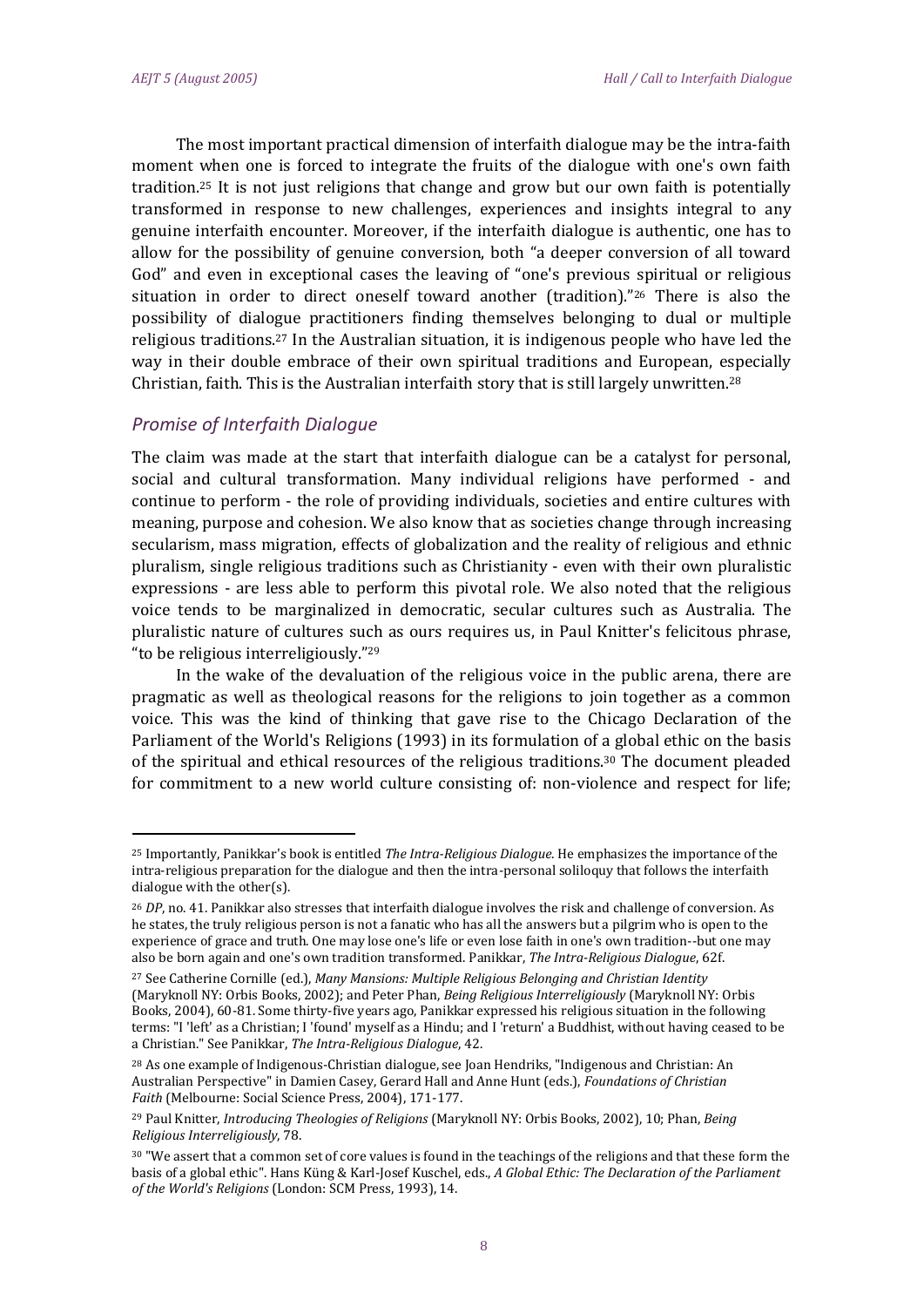<u>.</u>

solidarity and a just economic order; tolerance and a life of truthfulness; equal rights and partnership between men and women. In the preamble to the document, it is stated:

As religious and spiritual persons we base our lives in an Ultimate Reality, and draw spiritual power and hope therefrom, in trust, in prayer or meditation, in word or silence. We have a special responsibility for the welfare of all humanity and care for the planet Earth. We do not consider ourselves better than other women and men, but we trust that the ancient wisdom of our religions can point the way for the future. $31$ 

One senses in the declaration both a sense of urgency and co-responsibility for the emerging global order as well as a note of humility not always characteristic of religious declarations. This suggests to me that representatives of the religions at the Chicago Parliament were actually engaging in a type of interfaith dialogue with secular culture, speaking not so much with the voice of hierarchy that is used to being listened to, but with the voice of authenticity and willingness to engage the non-religious other on equal terms.

Of course, if interfaith dialogue is to be a catalyst for personal, social and cultural transformation nationally and locally, such dialogue needs to take place at all levels. It is certainly important that official interfaith dialogues sanctioned by the various religious communities continue and grow. It is perhaps even more important that less official and more informal dialogues occur at the level of local temples, churches, mosques, schools, civic functions and wherever people congregate. There are significant challenges in developing effective dialogues. The first is what I would call a complex cultural ambivalence of the dominant Australian mindset that: sees itself as egalitarian, supporting the underdog and giving everyone a fair-go; and a history of presumed "European"/"Christian" superiority with its undercurrent of racist, at times xenophobic, attitudes. This ambivalence regarding the foreigner and stranger continues to be played out in current policies, debates and decisions in regard to Aboriginal Australians and predominantly Moslem refugees and asylum seekers.

It is at the practical level of joint action for peace and reconciliation that the religions will learn to engage in effective dialogue with one another and with the wider community. I would want to argue that contemporary secular values of justice and freedom are in fact biblically based. But I would also have to admit that the three biblical traditions have not always been models for living such values. The important thing is to live these values today, and the best way we have to do this is through interfaith dialogue and action, especially in joint commitment to personal freedoms, ecological sustainability, social justice and cultural transformation.

Where interfaith dialogue actually works, something very challenging is happening. This is what Panikkar calls the "revolutionary character" of dialogue that subverts the predominance of dialectical thinking in arriving at workable solutions for human, cultural and religious issues.

[Dialogue] challenges… many of the commonly accepted foundations of modern culture. To restore or install the dialogical dialogue in human relations among individuals, families, groups, societies, nations, and cultures may be one of the most urgent things to do in our times threatened by a fragmentation of interests that threatens all life on the planet.<sup>32</sup>

<sup>31</sup> Hans Küng and Helmut Schmidt (eds.), *A Global Ethic and Global Responsibility* (London: SCM Press, 1998), 9. <sup>32</sup> Panikkar, *The Intra-Religious Dialogue*, 32.